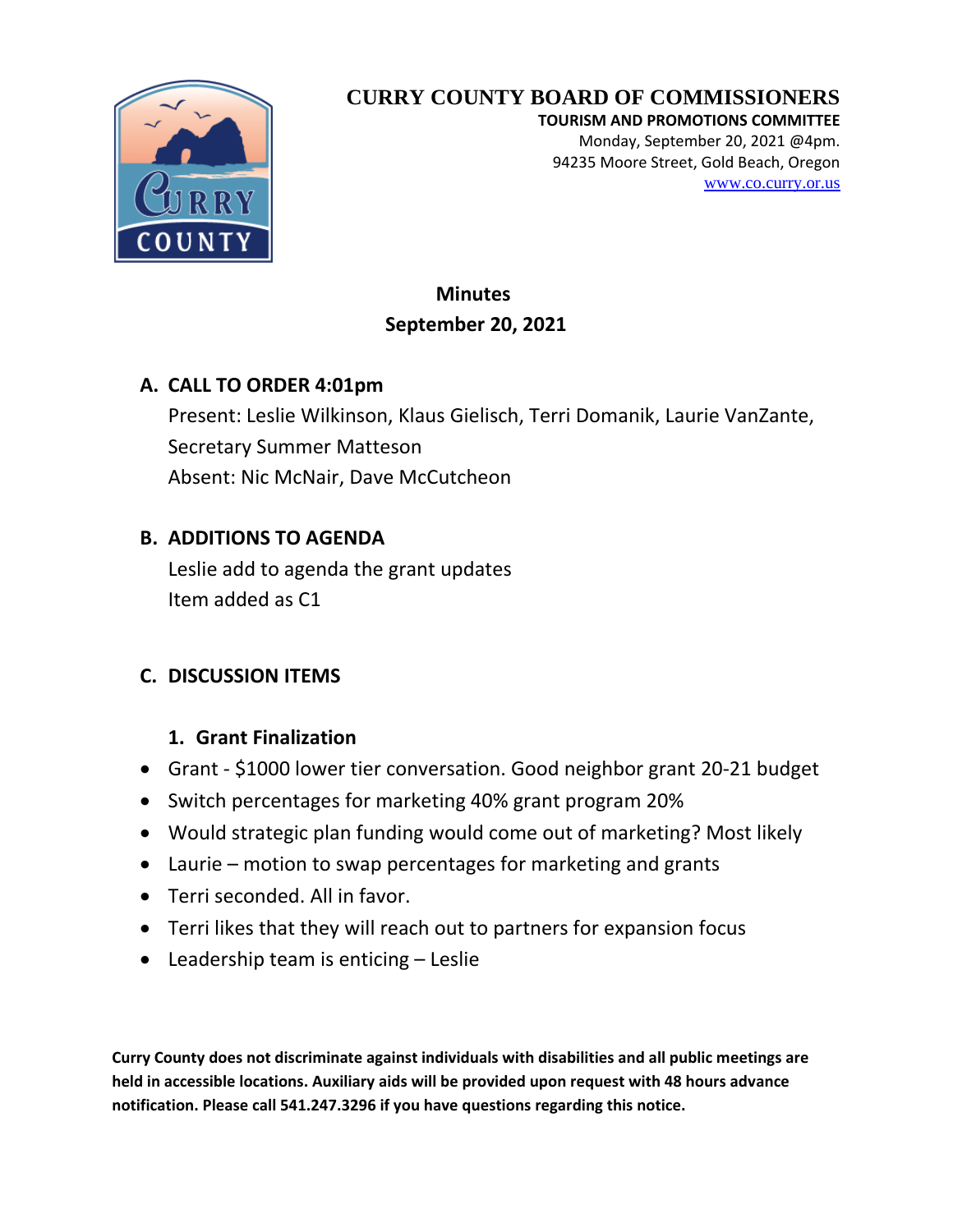

#### **TOURISM AND PROMOTIONS COMMITTEE**

Monday, September 20, 2021 @4pm. 94235 Moore Street, Gold Beach, Oregon [www.co.curry.or.us](http://www.co.curry.or.us/)

- Research with other counties that might apply to us
- Reach out to other agencies as to how
- Dave Kayaking, wind surfing, cycling of all kinds,
- Recommend to BOC that this contract be entered into:

Are we equipped to implement?

- Chair assumed Holly will do most of the legwork
- Ask Julie what other agencies are formed form the stakeholder committee
- Motion to move recommendation to BOC Laurie
- Dave seconds
- Unanimous. Make sure Holly can attend
- Send invite for BOC meeting to the T&P Committee membership
- Amend agenda Cape Sebastian trail extend an invite to Dave Lacey to present and show numbers
- Look at process for determinations and final approval for grant funding. At a minimum, the T&P Committee \$1k, \$5k and \$10k grants not to go thru BOC but the T&P Committee directly.
- 3<sup>rd</sup> Monday of October for next TLT meeting

Find my strategic plan notes and share with Leslie.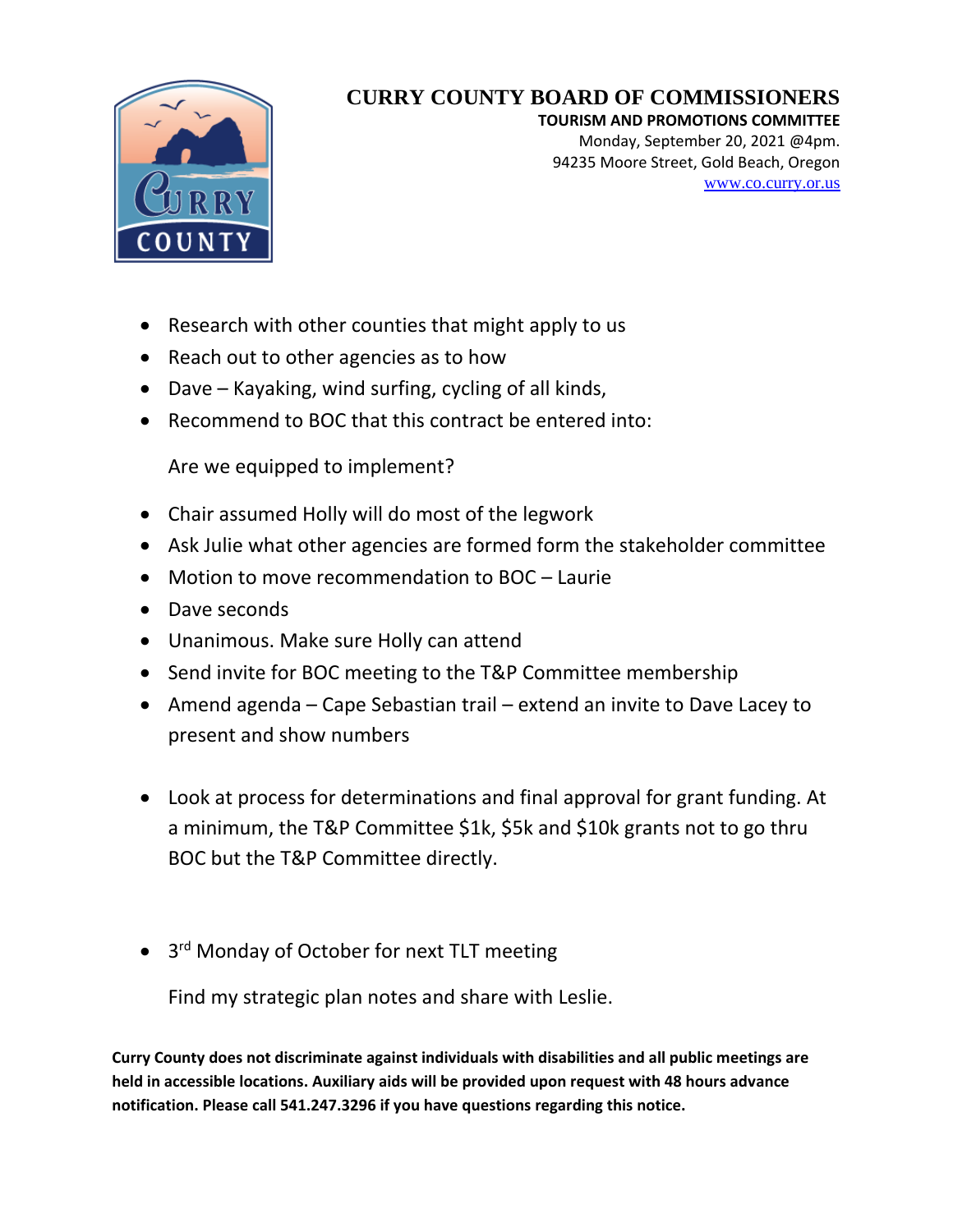

**TOURISM AND PROMOTIONS COMMITTEE** Monday, September 20, 2021 @4pm. 94235 Moore Street, Gold Beach, Oregon [www.co.curry.or.us](http://www.co.curry.or.us/)

• Send the Committee a meeting schedule of their committee and the BOC schedule

Present:

## **October 8th BOC:**

Strategic Plan

## **October 18th TLT Meeting**

Approve June meeting

Send September 20 minutes

# **November 20th BOC Meeting**

Cape Sebastian Trail

Grant processing tasks

## **1. FUTURE MEETINGS** October 18, 2021

## **2. ADJOURN 4:54**

## **Dave's offline notes; Wants to see pools in every city**